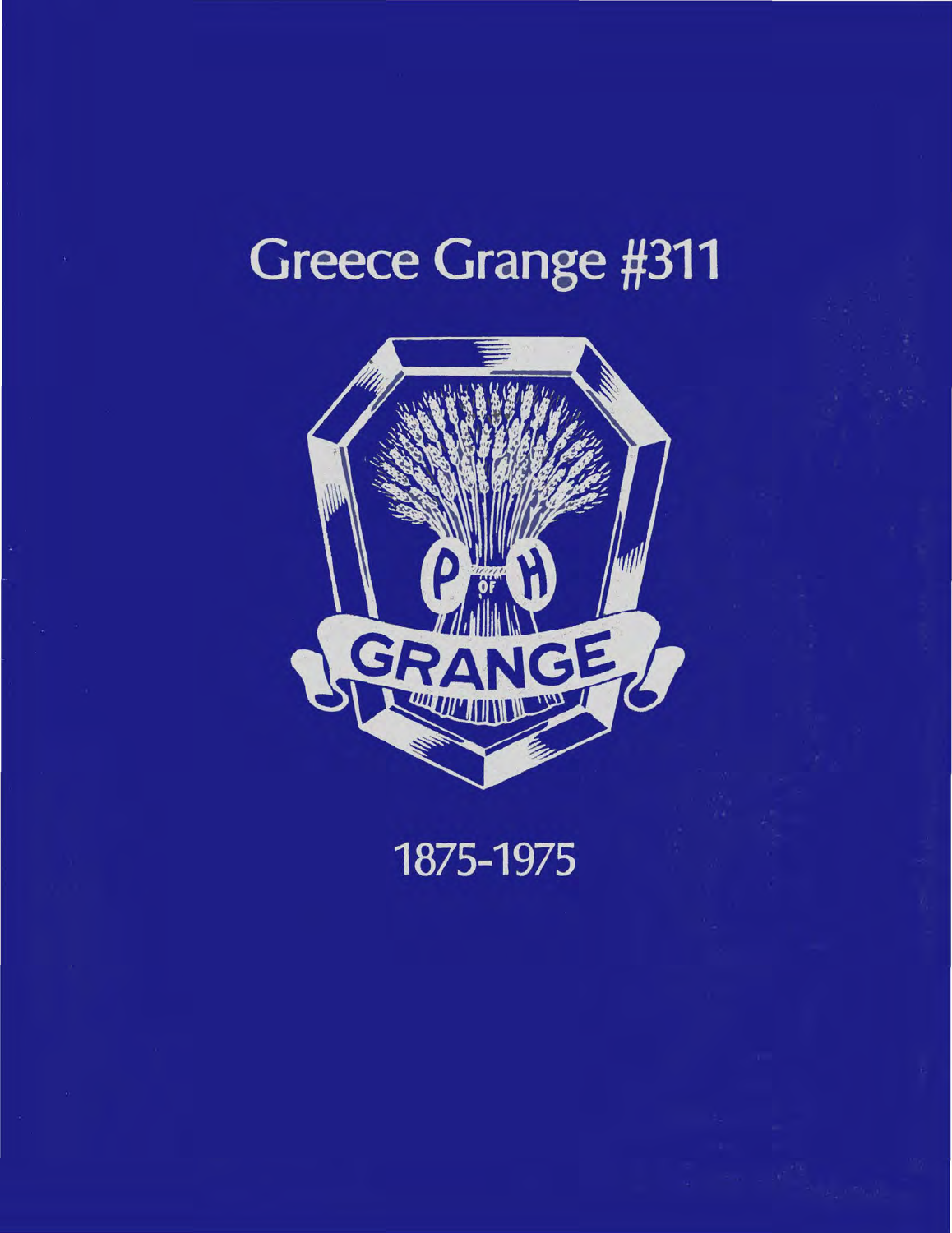# Greece Grange#311 Patrons of Husbantry



*100th Anniversary Celebration* 

March 25, 1975 6:30 p.m.

Greece Grange Hall 1301 Long Pond Road, Rochester, N.Y.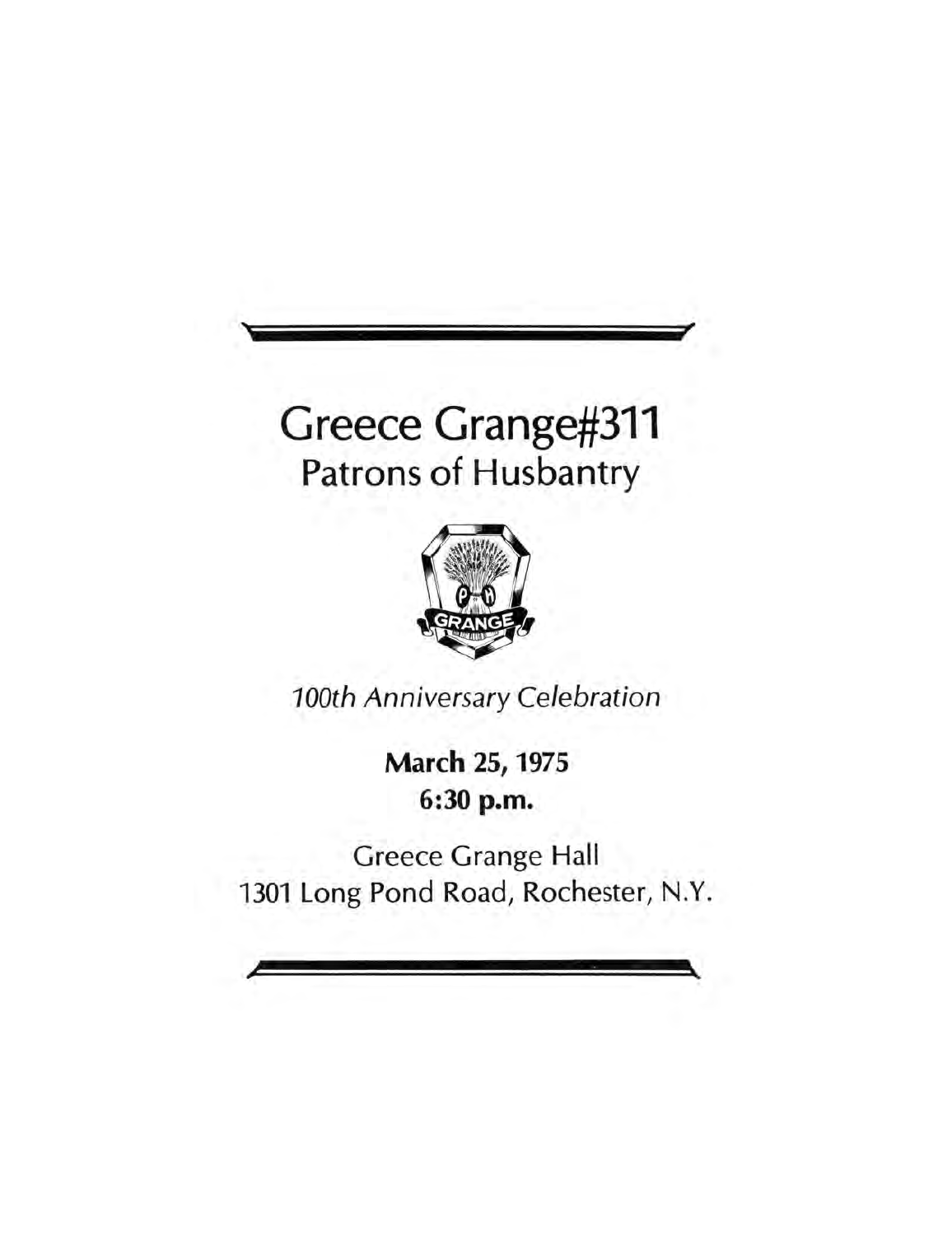#### 

THE NATIONAL GRANGE WASHINGTON, D. C. 20008

OFFICE OF<br>THE NATIONAL MASTER

March 25, 1975

Members of Greece Grange

Rochester New York

It is a pleasure for me to be with you this evening to help you Dear Worthy Patrons: It is a pleasure for me to be with you this evening to help you<br>celebrate the 100th Anniversary of Greece Grange. On be-<br>celebrate the 100th Anniversary of Greece Grange. celebrate the 100th Anniversary of Greece Grange. On be-<br>half of all the officers of the National Grange and the members half of all the officers of the National Grange and the members<br>of the National Grange I express their sincere appreciation for<br>of the National Grange I express their sincere appreciation to its<br>the trempedous service that

the tremendous service that treever

I hope your Centennial celebration will be but a stepping stone I hope your Centennial celebration will be but a stepping stone<br>into the next century -- a time when Greece Grange will be in-

There's an inscription on a pillar leading to the National Archives spired to even greater service. There's an inscription on a pillar leading to the National Archive<br>There's an inscription on a pillal which says: "The heritage of<br>Building in your nation's capital which says: "The heritage of the<br>the past is the seed tha the past is the seed that brings forth the harvest of the future<br>It is my hope that this proverb will be a true forecast of the

Best wishes for a very successful second hundred years! future of Greece Grange.

John W. Scott John W. Scott



John W. Scott **National Master** 

Cortland, New York<br>January 29, 1975 Dear Greece Grange Members, This is a fitting time to say "Happy Anniversary" and I do<br>vears more. The Greece Grange will continue at least one hundred Nove, should receive a great deal of credit for making the community around you better. this Grange has made a wonderful contribution to the people of the people I extend my best to all of you.

Fraternally yours,



**Robert S. Drake State Master**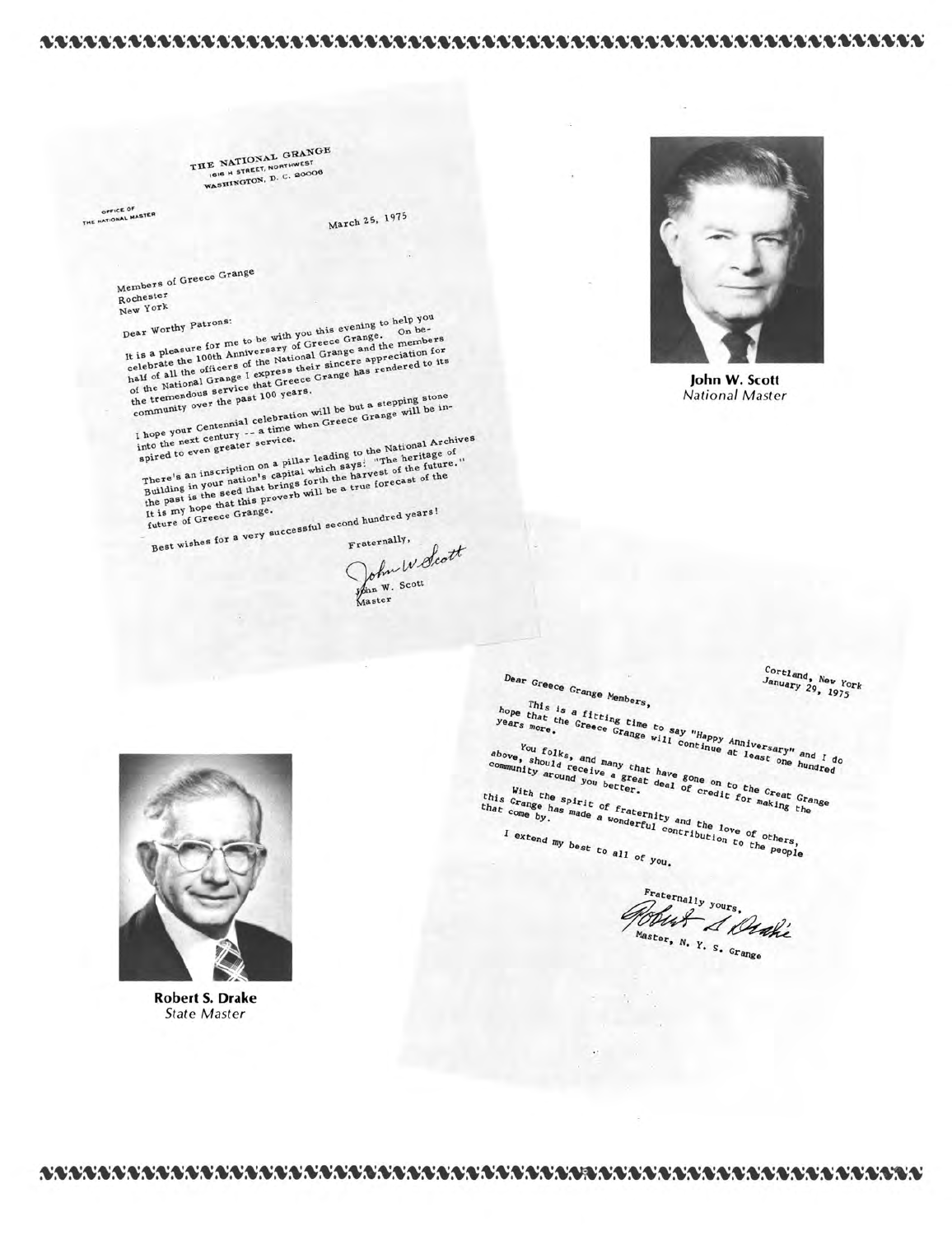EN NEUROKA NEUROKO NEUROKO NEUROKO NEUROKO NEUROKO NEUROKO NEUROKO NEUROKO NEUROKO NEUROKO NEUROKO NEUROKO NEU



John F. Werner Master-Greece Grange



**George E. Ford Master of Ceremonies** 

Greetings,

March 1975

It gives me extreme pleasure to extend a cordial<br>who are attending our centennial celebra-

Greece Consider it an honor and a priviledge in serving<br>Our Grange as its Master on such an eventful year.<br>Hope, Charity and Fidelity are the obligation of Faith,<br>sure have held us together as a fraternity for these many<br>

I believe that Greece Grange has not only been an I believe that Greece Grange has not only been an<br>has also served this community by serving as a social need but<br>always ready to help in community service.

May you all enjoy this evening in celebrating our 100th<br>avening and I thank each and everyone for being here this

Jahn F. Werner



Henry E. Roberts and Marion A. Roberts N.Y.S. Deputy Master . N.Y.S. Junior Deputy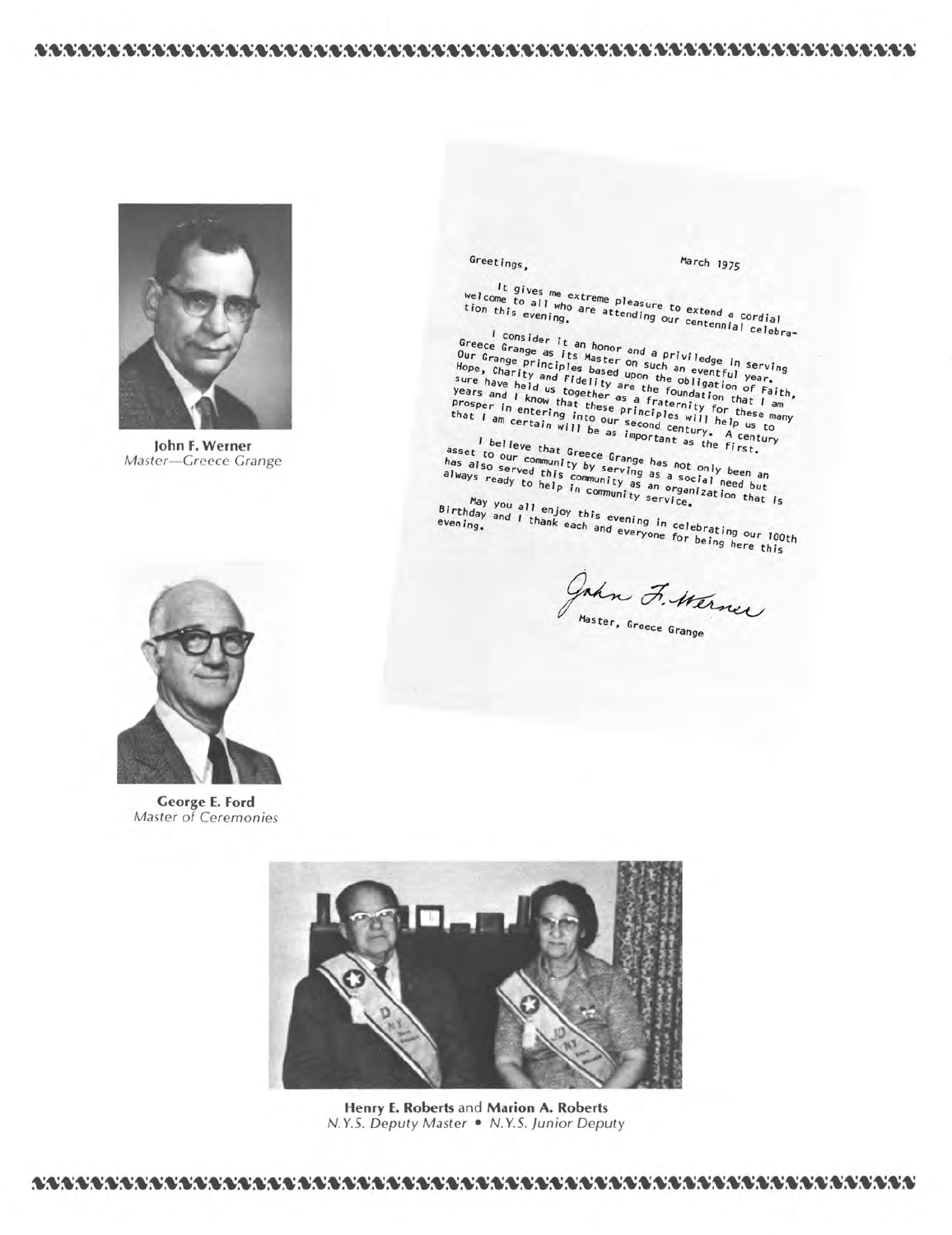## *WE SALUTE YOU FOR YOUR SERVICE*



Alice Buckman 71 year member



Florence Thompson 70 year member



Etta Payne 67 year member



Olive Clarke 65 year member



Howard Lewis 63 year member



Raymond Happ 58 year member



Howard Mitchell 58 year member



Ann Ford 56 year member



Gilbert Justice 56 year member



George Mitchell 56 year member



George Roller 56 year member



Charles Scorse 56 year member



Fred and Elizabeth Krebs 54 year member



Raymond Craft 54 year member



Elma Morgan 54 year member



Aleen Perry 52 year member



Louise Rein 52 year member



Margaret Sorg 52 year member



Garth Rockcastle 50 year member



Philip VanHerrewegh 50 year member

John James 55 year member (Photo not available)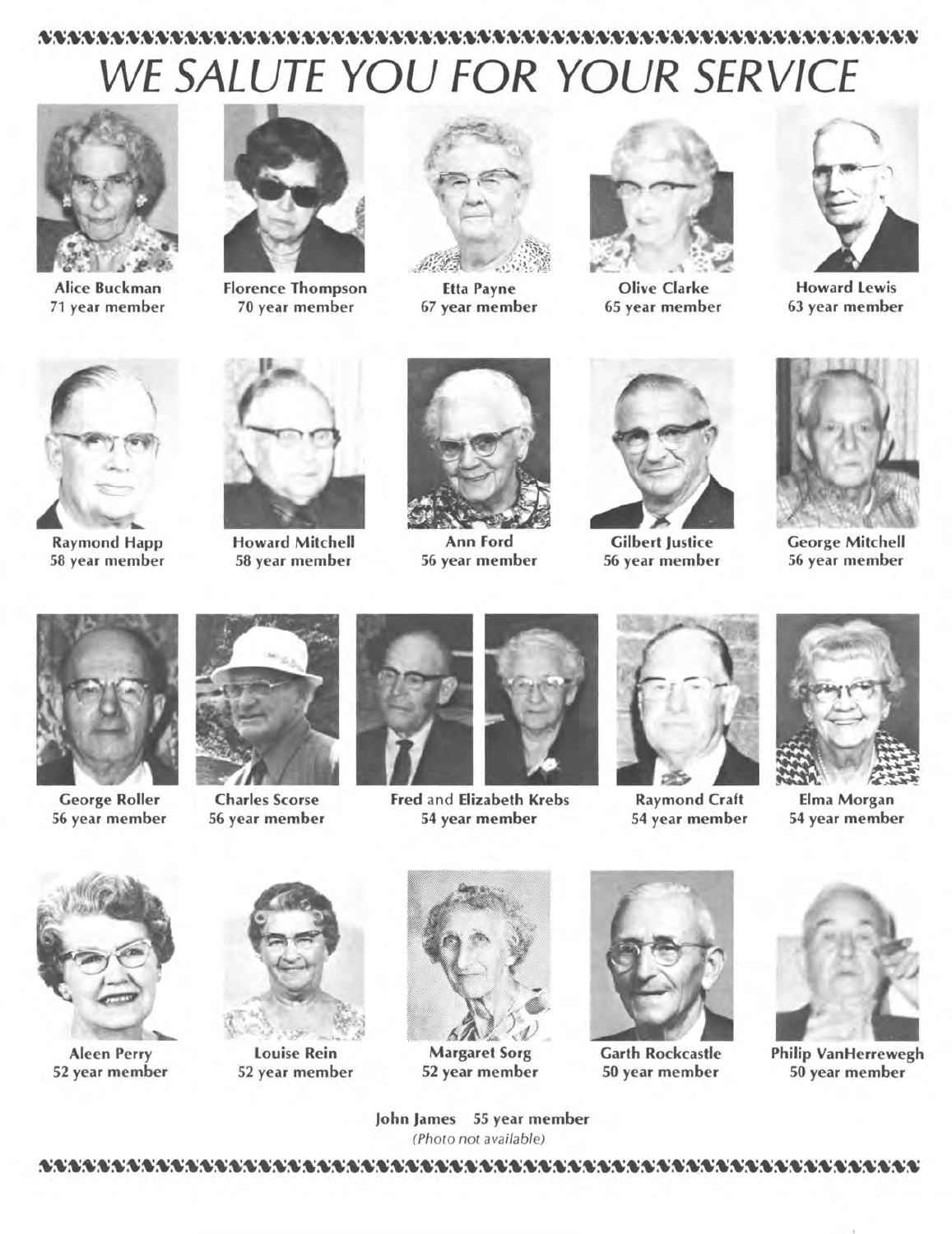



# **BY GONE YEARS!**

If you look closely you will see that the sign in the window says  $-$ TURKEYS for the GRANGE SUPPER Sat. Nite Nov. 7th. Ray Crafts old store REMEMBER!

Play given by members of Greece Grange shortly after the "NEW HALL" was dedicated in 1905. The parents of Marion Roberts took part. CAN YOU FIND SOMEONE YOU KNOW?





BACK ROW - LEFT TO RIGHT, Robert Meier, Wm. Crosby, Judson Kenyon, Adelbert Lanctot, George Ford, Harriet Gates, George Roller. FRONT ROW- L TOR, Mina Meier, Evelyn Crosby, Annette Janes, Anna Happ, Eleanor Ford, Henry Roberts, Ruth Janes, Elmer Dunn. OFFICERS of GREECE GRANGE 1939.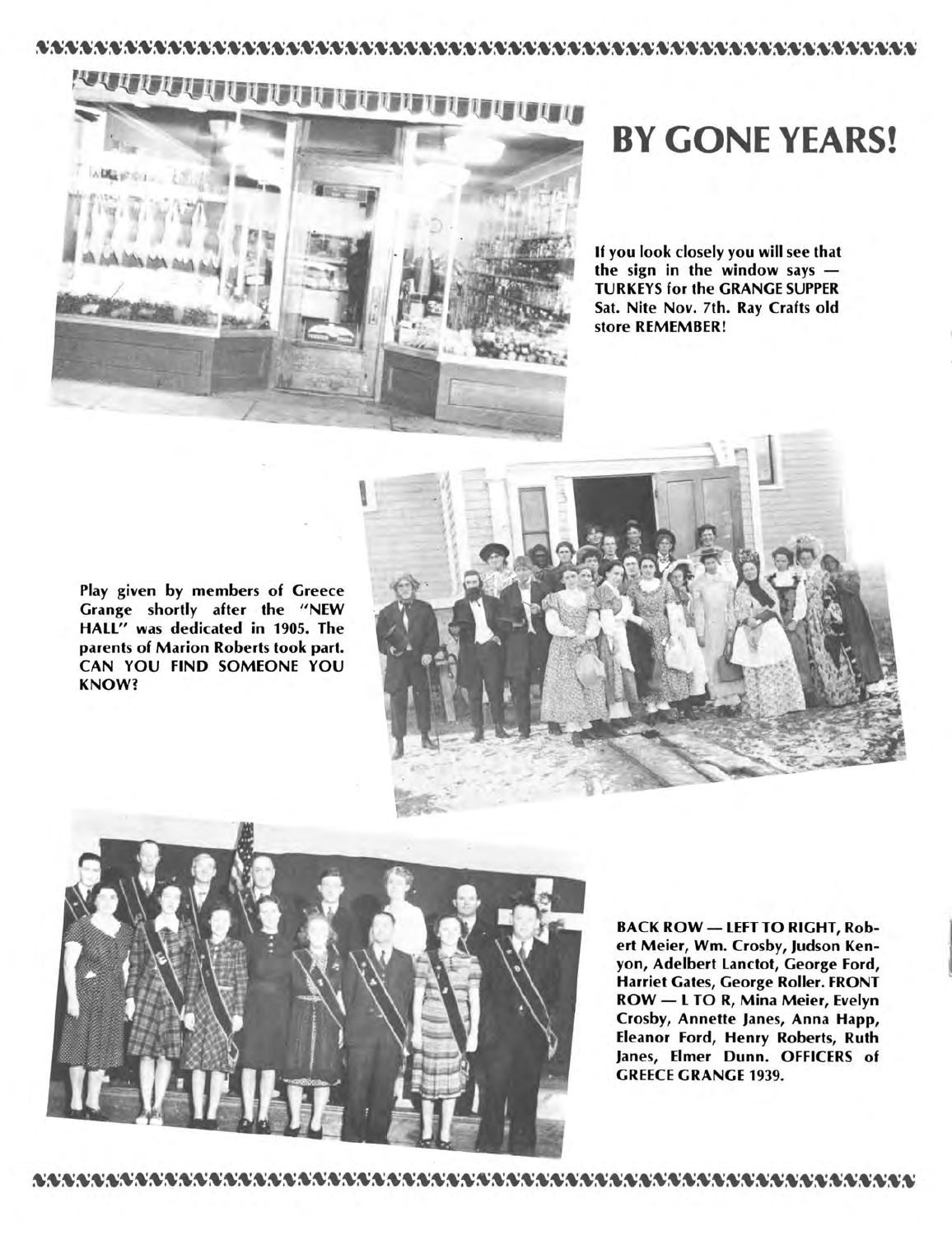Ladies pose for pictures before Rose Drill in 1964 at State Grange meeting in Rochester. Truly a beautiful event.





G. Clarence Combs - Chairman of the building committee for the first Greece Grange hall, built in 1905, located at the corner of Ridge Rd. W. and Long Pond Rd.

Groundbreaking for new Grange Hall - December 1962. Master Ann Ford and Town of Greece Supervisor Vincent Tofany turn over first shovel of dirt.

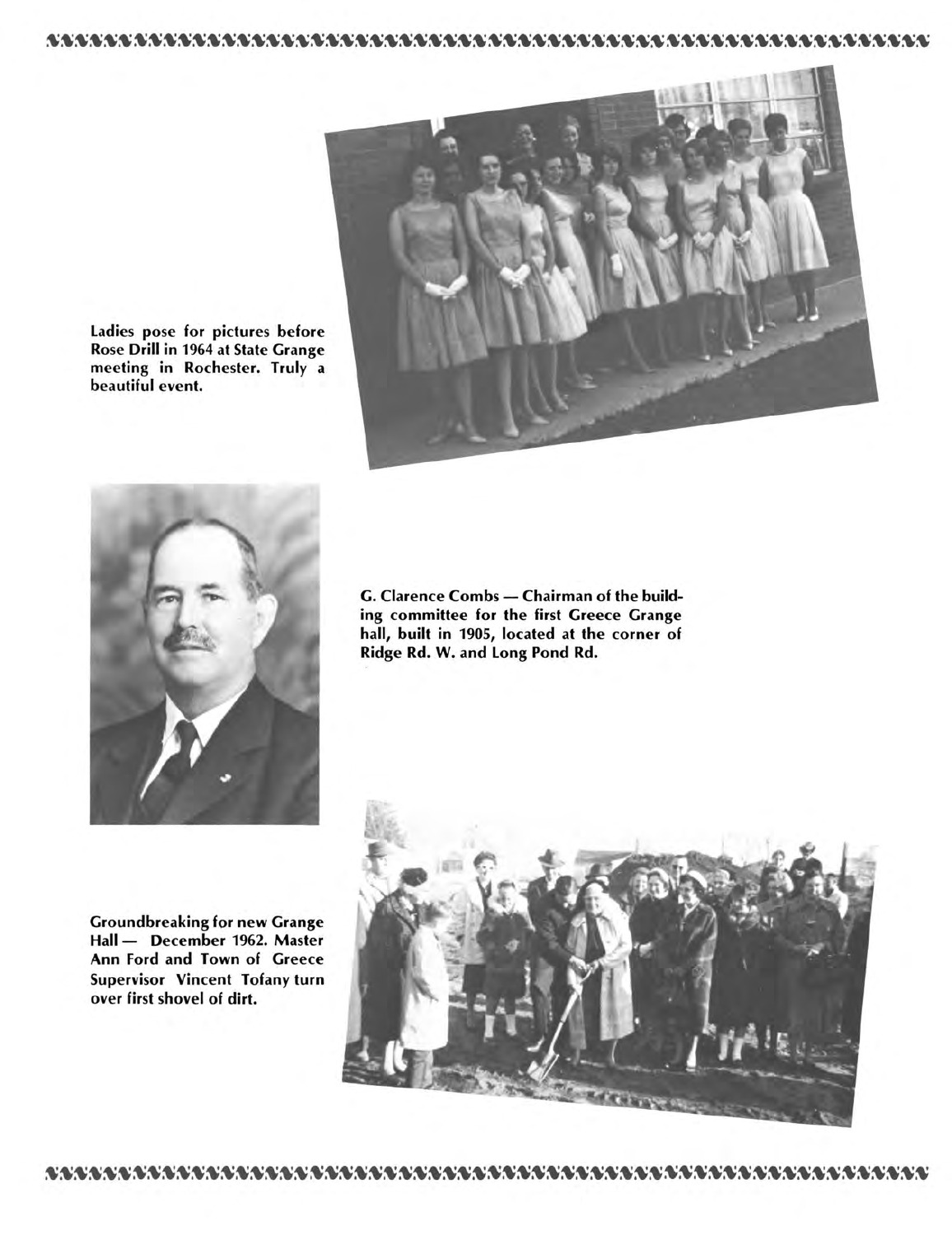



#### **FALLS HOTEL**

### **HOW WE BEGAN!**

On March 11, 1875 our grange was organized by Monroe County Deputy L. A. Palmer, in the ballroom of the Falls Hotel. It was called the Lake Ontario Grange #311.

Later the grange met in Anderson's General Store and then moved to the "old" Greece Baptist Church. When the meetings of our grange were held in the "old" Greece Baptist Church Hall, Florance Thompson and Alice Buckman became members. In January of 1900, the name of our grange was changed to "Greece Grange #311.

In 1905 we finally had our own Greece Grange Hall and then in December 1962 we broke ground for our new hall ...



**OLD GREECE BAPTIST CHURCH** 



**ANDERSON'S GENERAL STORE** 

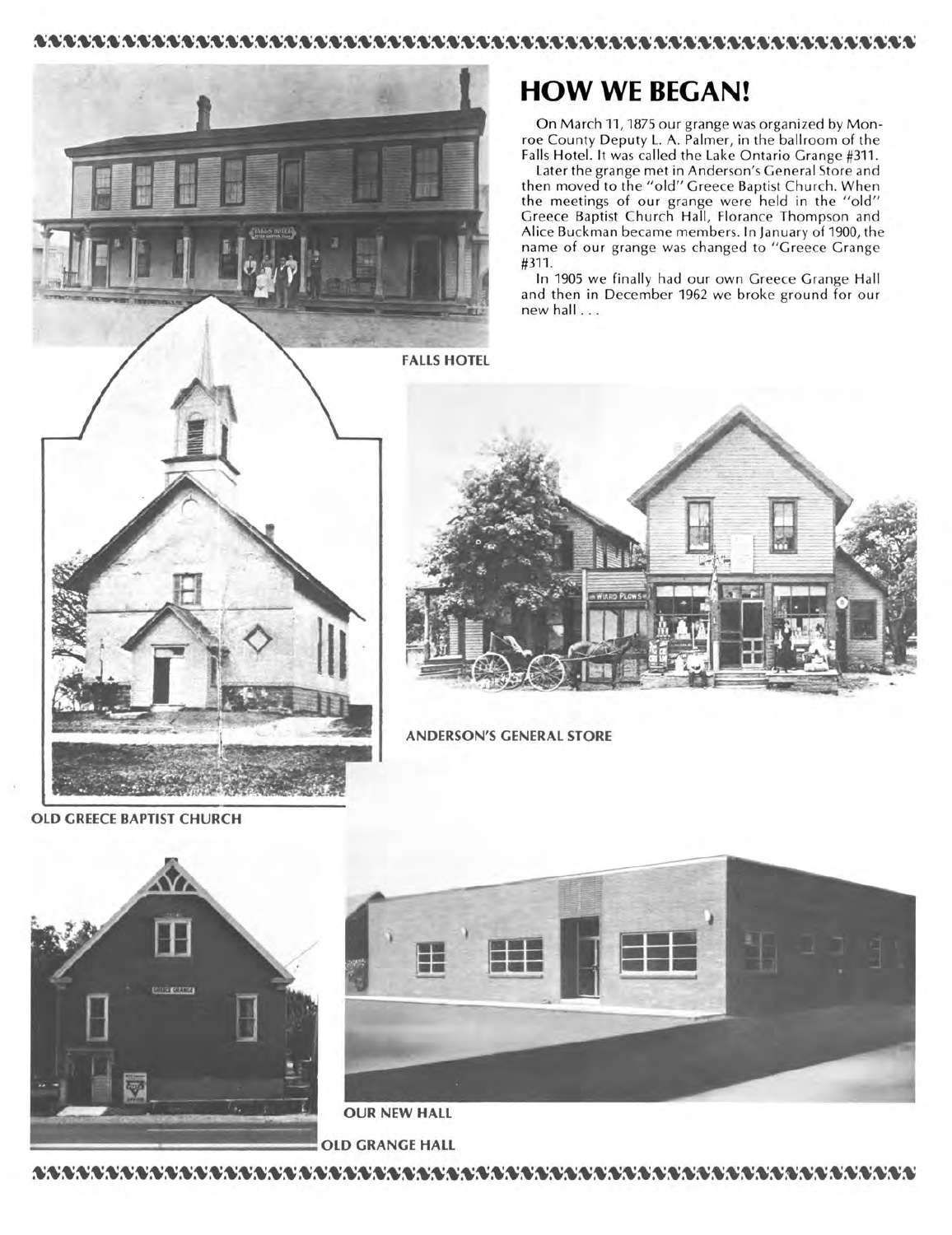### **Our Charter Members Were:**

- 
- Philip Filer Fred Lee **Delmar D. Budd**<br>George S. Lav Fred W. Lav **Delmar D. Budd** George S. Lay Fred W. Lay Ludia B. Budd Pella Lay Mrs. Fred Lay Charles Filer<br>Charles Filer Frank H Lay Leverett Le Charles Filer Frank H. Lay Leverett J. Lee Nannie Filer Homer Benedict<br>B. W. Wall Mrs. Homer Bene Mrs. Homer Benedict Alvah Benedict<br>Lucien A. Rowe **Fern Benedict** Henry Mitchell Lucien A. Rowe Fern Benedic<br>W. H. Clarke John O'Conner Heman Glass John O'Conner George H. Lee Erastus Benedict A. G. Wall<br>Elizabeth Lee Mrs. Erastus Benedict Susie Lav Mrs. Erastus Benedict Susie Lay
	-



#### **Past Masters of Greece Grange 1875-1975**

Heman Glass John Paine L.A. Rowe William Clarke George Lay M . **H.** Payne Hiram Wood John Needham A. Cole H. D. Rowley

H. C. Whittlesey George J. Clarke Frank Herman Roy Cole Ira E. Ford Morley Pearson George Roller Clarence Ford Sr. Henry Roberts A. C. Lanctot Mrs. Harriett Gates Roy Henry Elbert Samson Donald Ford Edward Haddleton Earl Conrow Howard Lewis Ann Ford George Ford Loren Cox John Werner



#### **1975 OFFICERS:**

**Overseer Lecturer Steward Ass't. Steward Lady Ass't. Steward Chaplain Treasurer** 

**Master**  Madeline Rympa Betty Schueler Richard Wohlers Jerry Schueler Doris Haddleton Mildred Strauss Bill Fess

John Werner **Secretary Gatekeeper Ceres Pomona Flora Pianist Flag Bearer** 

Gladys Weiland Peter Belmont Eve Farand Grace Cox Gwen Green Betty Ford Doris Henry

#### **Executive Committee**

George Ford Roy Henry Edward Haddleton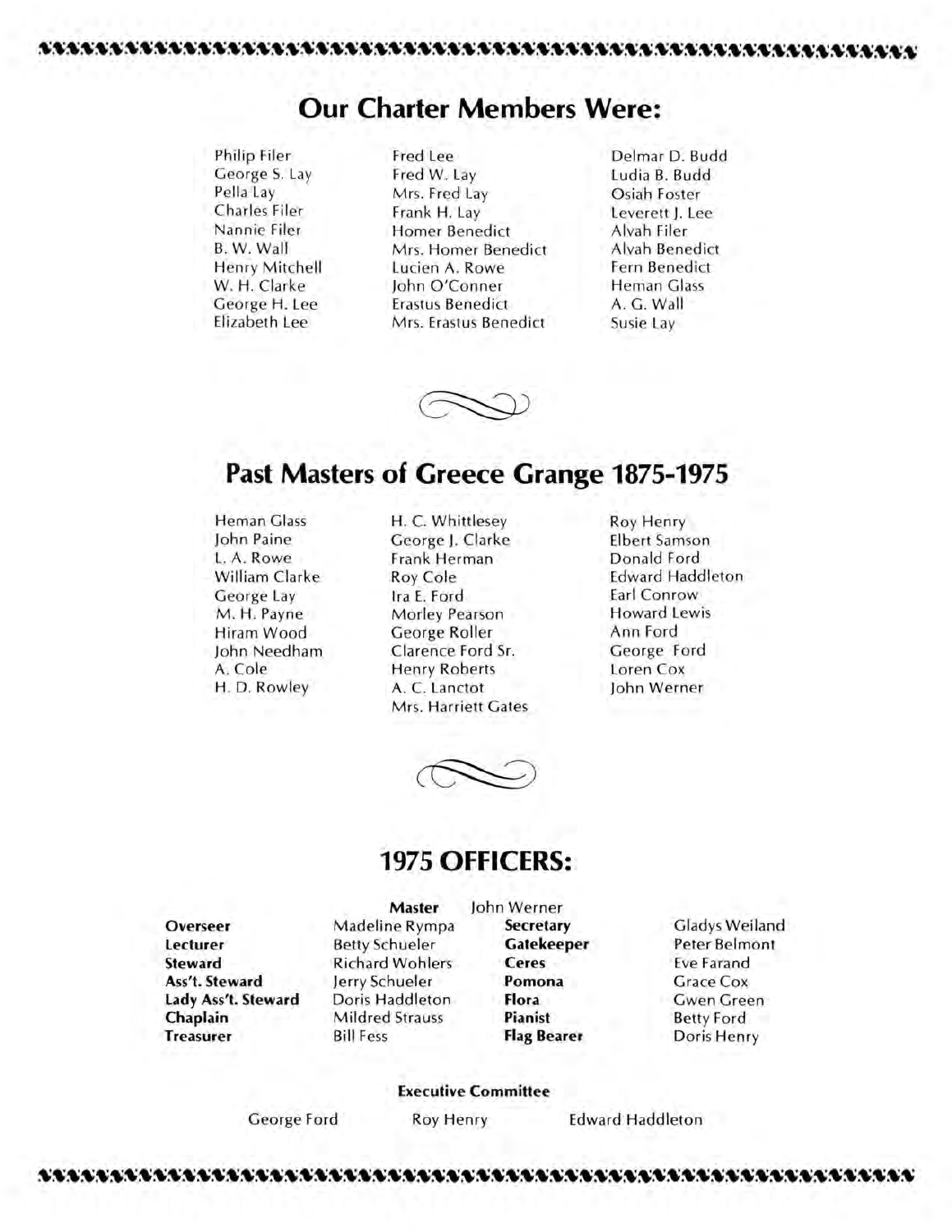### **1975 MEMBERS**

Mrs. Helen Baker Miss Laurie Barker Mr. & Mrs. George Badgerow Mr. Peter Belmont Mr. & Mrs. Harry Bender Mrs. Ruth Bircher Mr. & Mrs. Karl Bock Mrs. Homer Buckman-71 years Mr. Robert Cannon Rev. & Mrs. Charles Christiansen Mrs. George Clarke-65 years Mrs. Howard Collyer-41 years Mrs. James Cornelius Mrs. Jane Cottom Mr. & Mrs. Elbie Cox Mr. & Mrs. Loren Cox Mr. Raymond Craft-54 years Mr. Harry Crampton Mrs. Ann Curtis Mrs. Dorothy Dartt Mrs. John Douglas Mr. & Mrs. E. Dryland Mr. & Mrs. William Fess Mrs. Charles Fink Mrs. Helen Finn Mr. & Mrs. Clarence Ford-43 years Mrs. Clarence Ford-56 years Mr. & Mrs. George Ford-39 & 30 years Mrs. George Ford-39 years Mrs. julia Galluchi Mr. William Goedel-36 years Mrs. Floyd Gowin Mrs. Gwendolyn Greene Mrs. Stephany Griffin Mr. & Mrs. Maurice Gurney Mr. & Mrs. Edward Haddleton-29 years Mrs. Lena Hankinson-28 years Mr. Raymond Happ-58 years Mr. & Mrs. William Hartmier Mr. & Mrs. Roy Henry-37 years Mrs. Lillian Hoffman

Mr. Gordon Howe-44 years Mr. John James-55 years Mrs. Ruth Janes Mr. & Mrs. Gilbert Justice-56 years Mr. & Mrs. Henry Kass-33 years Mr. & Mrs. Earl Kenny Mr. Charles Keppen-30 years Mr. & Mrs. Fred Krebs-54 years Mr. & Mrs. Carl Ladd Mr. Howard Lewis-63 years Mrs. Ida Liddle-29 years Mr. Arthur Luhrssen Mr. Alphonse Mahler Mr. & Mrs. William Maier Mrs. Gladys Marker Mr. & Mrs. Robert Maurice Mrs. Catherine McMillan Mrs. Ethel McAnn-31 years Mr. & Mrs. Arthur McMichael-28 years Mr. & Mrs. Eugene Meisenzahl-29 years Mrs. Elgiva Miller Mr. George Mitchell-56 years Mr. Howard Mitchell-58 years Mrs. John Morgan-54 years Mr. & Mrs. Frederick Mulroney-33 years Mr. & Mrs. Gerald O'Brien Mrs. William Payne-67 years Mr. & Mrs. Jack Pearson Mr. Edward Pearson-39 years Mr. Chapell Peake, Jr. Mrs. Christina Perkins Mrs. Lester Perry-52 years Mr. & Mrs. Henry Pink Mrs. Norman Prince Mr. Phillip Quataert-43 years Mrs. Joseph Rein-52 years Mr. & Mrs. Roger Reber Mr. & Mrs. Henry Roberts-43 years Mr. & Mrs. Edmund Roberts-32 years Mr. William Roberts Mr. Donald Rockcastle

Mr. Garth Rockcastle-50 years Mrs. Viola Rogers Mr. Geo. Roller-56 years Miss Dora Roller Mrs. Madeline Rypma Mrs. Bernice Rowe Mrs. Ann Sabocheck Mrs. Helen Schaefer Mrs. Marie Scheiblauer Mr. & Mrs. George Scheible Mr. & Mrs. Frank Schueler Miss Margaret Schueler Mr. Edwin Schultz Mr. Charles Scorse-56 years Miss Erma Shaffer Mr. & Mrs. Ralph Sharp-27 years Mr. Albert Skinner-41 years Mr. & Mrs. Kenneth Smith Mrs. Marjory Sodeman Mrs. Frank Sorg-52 years Mr. & Mrs. Charles Strauss Mr. Wayne Strauss Mr. & Mrs. Vincent Tofany Mrs. Austin Thompson-70 years Mrs. Donna Thompson Mrs. Evelyn Tuper Mr. John Vanderbeck Mrs. Mary Vance Mr. Phillip VanHerreweghe-50 years Mrs. Lillian Wagner Mr. Raymond Walker Mrs. Viola Wallock Misses Amanda & Catherine Webber-35 years Mrs. Gladys Weiland Mr. John Werner Mr. Lawrence Whittlesey-49 years Miss Lina Wilson Mr. Richard Wohlers Mrs. Ruth Woods Mrs. Helen Woodard

**Those who have been members of the grange for more than 25 years are noted above.** 

*To all the committee members and individual people who have worked so hard to make this day* a *memorable 100th anniversary celebration*  we *extend our warmest appreciation and thanks!*